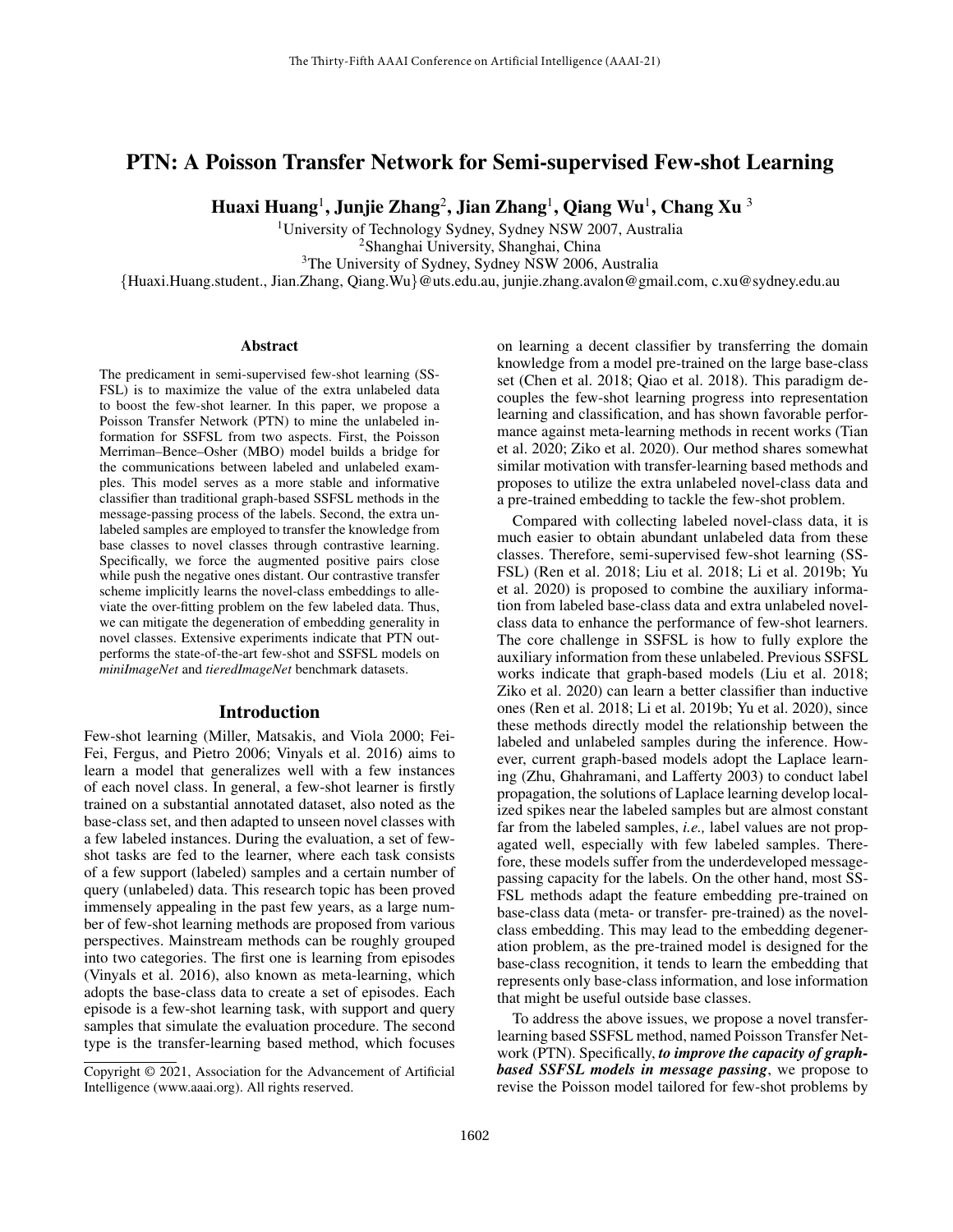incorporating the query feature calibration and the Poisson MBO model. Poisson learning (Calder et al. 2020) has been provably more stable and informative than traditional Laplace learning in low label rate semi-supervised problems. However, directly employing Poisson MBO for SS-FSL may suffer from the cross-class bias due to the data distribution drift between the support and query data. Therefore, we improve the Poisson MBO model by explicitly eliminating the cross-class bias before label inference. *To tackle the novel-class embedding degeneration problem*, we propose to transfer the pre-trained base-class embedding to the novel-class embedding by adopting unsupervised contrastive training (He et al. 2020; Chen et al. 2020) on the extra unlabeled novel-class data. Constraining the distances between the augmented positive pairs, while pushing the negative ones distant, the proposed transfer scheme captures the novel-class distribution implicitly. This strategy effectively avoids the possible overfitting of retraining feature embedding on the few labeled instances.

By integrating the Poisson learning and the novel-class specific embedding, the proposed PTN model can fully explore the auxiliary information of extra unlabeled data for SSFSL tasks. The contributions are summarized as follows:

- We propose a Poisson learning based model to improve the capacity of mining the relations between the labeled and unlabeled data for graph-based SSFSL.
- We propose to adapt unsupervised contrastive learning in the representation learning with extra unlabeled data to improve the generality of the pre-trained base-class embedding for novel-class recognition.
- Extensive experiments are conducted on two benchmark datasets to investigate the effectiveness of PTN, and PTN achieves state-of-the-art performance.

#### Related Work

### Few-Shot Learning

As a representative of the learning methods with limited samples, *e.g.,* weakly supervised learning (Lan, Yuen, and Chellappa 2017; Zhang et al. 2018), semi-supervised learning (Zhu, Ghahramani, and Lafferty 2003; Calder and Slepčev 2019), few-shot learning can be roughly grouped into two categories: meta-learning models and transferlearning models. Meta-learning models adopt the episode training mechanism (Vinyals et al. 2016), of which metricbased models optimize the transferable embedding of both auxiliary and target data, and queries are identified according to the embedding distances (Sung et al. 2018; Li et al. 2019a; Simon et al. 2020; Zhang et al. 2020). Meanwhile, meta-optimization models (Finn, Abbeel, and Levine 2017; Rusu et al. 2018) target at designing optimization-centered algorithms to adapt the knowledge from meta-training to meta-testing. Instead of separating base classes into a set of few-shot tasks, transfer-learning methods (Qiao et al. 2018; Gidaris and Komodakis 2018; Chen et al. 2018; Qi, Brown, and Lowe 2018) utilize all base classes to pre-train the fewshot model, which is then adapted to novel-class recognition. Most recently, Tian *et al.* (Tian et al. 2020) decouple the learning procedure into the base-class embedding

pre-training and novel-class classifier learning. By adopting multivariate logistic regression and knowledge distillation, the proposed model outperforms the meta-learning approaches. Our proposed method is inspired by the transferlearning framework, where we adapt this framework to the semi-supervised few-shot learning by exploring both unlabeled novel-class data and base-class data to boost the performance of few-shot tasks.

# Semi-Supervised Few-shot Learning (SSFSL)

SSFSL aims to leverage the extra unlabeled novel-class data to improve the few-shot learning. Ren et al. (Ren et al. 2018) propose a meta-learning based framework by extending the prototypical network (Snell, Swersky, and Zemel 2017) with unlabeled data to refine class prototypes. LST (Li et al. 2019b) re-trains the base model using the unlabeled data with generated pseudo labels. During the evaluation, it dynamically adds the unlabeled sample with high prediction confidence into testing. In (Yu et al. 2020), Trans-Match proposes to initialize the novel-class classifier with the pre-trained feature imprinting, and then employs Mix-Match (Berthelot et al. 2019) to fine-tune the whole model with both labeled and unlabeled data. As closely related research to SSFSL, the transductive few-shot approaches (Liu et al. 2018; Kim et al. 2019; Ziko et al. 2020) also attempt to utilize unlabeled data to improve the performance of the few-shot learning. These methods adopt the entire query set as the unlabeled data and perform inference on all query samples together. For instance, TPN (Liu et al. 2018) employs graph-based transductive inference to address the fewshot problem, and a semi-supervised extension model is also presented in their work.

Unlike the above approaches, in this paper, we adopt the transfer-learning framework and propose to fully explore the extra unlabeled information in both classifier learning and embedding learning with different learning strategies.

# Methodology

### Problem Definition

In the standard few-shot learning, there exists a labeled support set S of C different classes,  $S = \{(x_s, y_s)\}_{s=1}^{K \times C}$ , where  $x_s$  is the labeled sample and  $y_s$  denote its label. We use the standard basis vector  $\mathbf{e}_i \in \mathbb{R}^C$  represent the *i*-th class, *i.e.*,  $y_s \in \{e_1, e_2, \ldots, e_C\}$ . Given an unlabeled query sample  $x_q$  from the query set  $Q = \{x_q\}_{q=1}^V$ , the goal is to assign the query to one of the  $C$  support classes. The labeled support set and unlabeled query set share the same label space, and the novel-class dataset  $\mathcal{D}_{novel}$  is thus defined as  $\mathcal{D}_{novel} = S \cup Q$ . If S contains K labeled samples for each of  $C$  categories, the task is noted as a  $C$ -way- $K$ shot problem. It is far from obtaining an ideal classifier with the limited annotated S. Therefore, few-shot models usually utilize a fully annotated dataset, which has similar data distribution but disjoint label space with  $\mathcal{D}_{novel}$  as an auxiliary dataset  $\mathcal{D}_{base}$ , noted as the base-class set.

For the semi-supervised few-shot learning (SSFSL), we have an extra unlabeled support set  $U = \{x_u\}_{u=1}^N$ . These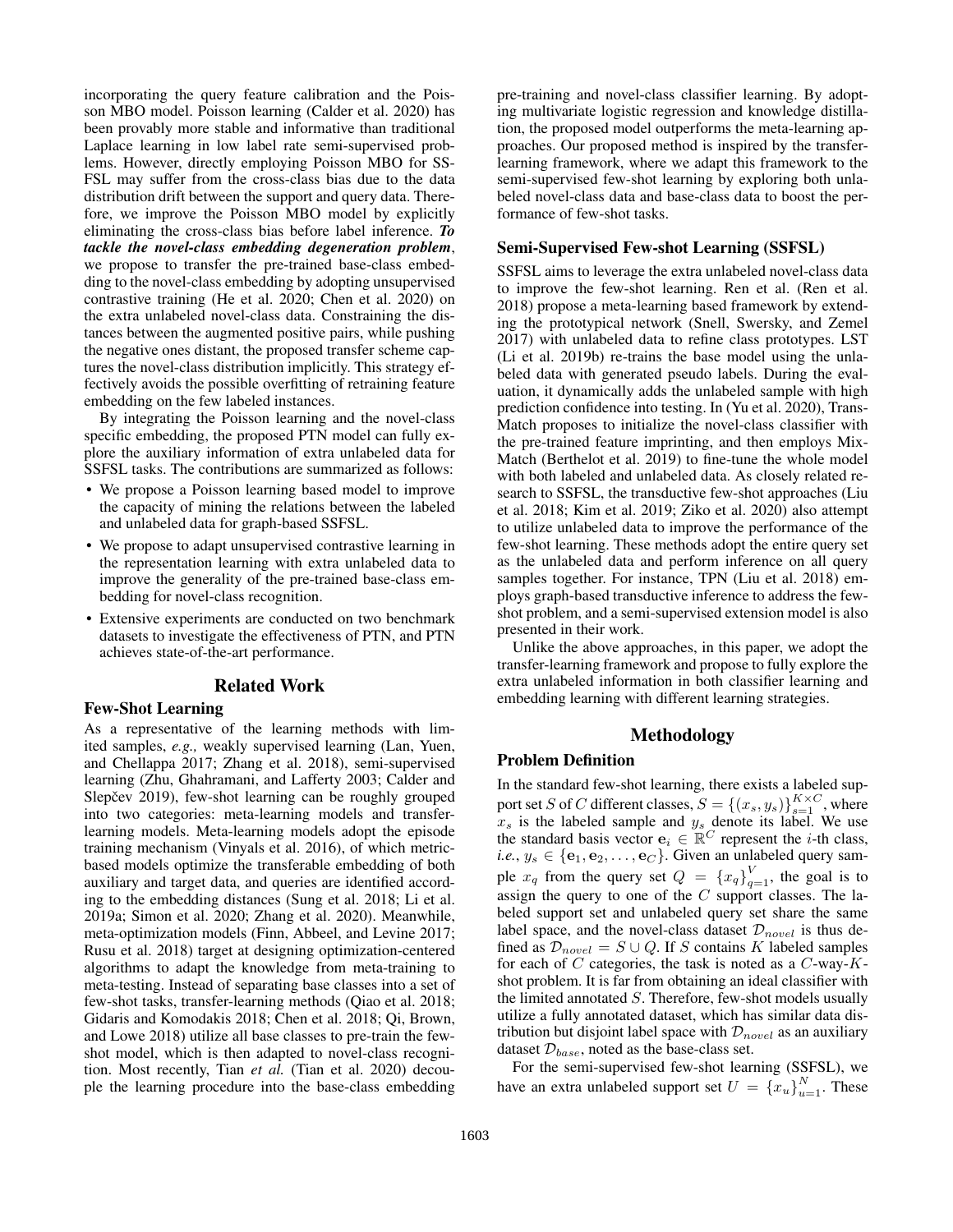

Figure 1: The overview of the proposed PTN. We first pre-train a feature embedding  $f_{\theta_0}$  from the base-class set using standard cross-entropy loss. This embedding is then fine-tuned with the external novel-class unlabeled data by adopting unsupervised transferring loss  $\ell_{UT}$  to generate  $f_\theta$ . Finally, we revise a graph model named PoissonMBO to conduct the query label inference.

additional N unlabeled samples are usually from each of the C support classes in standard-setting, or other novel-class under distractor classification settings. Then the new novelclass dataset  $\mathcal{D}_{novel}$  is defined as  $\mathcal{D}_{novel} = S \cup Q \cup U$ . The goal of SSFSL is maximizing the value of the extra unlabeled data to improve the few-shot methods.

For a clear understanding, the details of proposed PTN are introduced as follows: we first introduce the proposed Representation Learning, and then we illustrate the proposed Poisson learning model for label inference.

### Representation Leaning

The representation learning aims to learn a well-generalized novel-class embedding through Feature Embedding Pretraining and Unsupervised Embedding Transfer.

Feature Embedding Pre-training On the left side of Figure 1, the first part of PTN is the feature embedding pretraining. By employing the cross-entropy loss between predictions and ground-truth labels in  $\mathcal{D}_{base}$ , we train the base encoder  $f_{\theta_0}$  in a fully-supervised way, which is the same as (Chen et al. 2018; Yu et al. 2020; Tian et al. 2020). This stage can generate powerful embedding for the downstream few-shot learner.

Unsupervised Embedding Transfer Directly employ the pre-trained base-class embedding for the novel-class may suffer from the degeneration problem. However, retraining the base-class embedding with the limited labeled instances is easy to lead to overfitting. How can we train a novelclass embedding to represent things beyond labels when our only supervision is the limited labels? Our solution is unsupervised contrastive learning. Unsupervised learning, especially Contrastive learning (He et al. 2020; Chen et al. 2020), recently has shown great potential in representation learning for various downstream vision tasks, and most of

these works training a model from scratch. However, unsupervised pre-trained models perform worse than fullysupervised pre-trained models. Unlike previous works, we propose to adopt contrastive learning to retrain the pretrained embedding with the unlabeled novel data. In this way, we can learn a decent novel-class embedding by integrating the fully-supervised pre-trained scheme with unsupervised contrastive fine-tuning.

Specifically, for a minibatch of  $n$  examples from the unlabeled novel-class subset  $U_i = \{x_u\}_{u=1}^n$ , randomly sampling two data augmentation operators  $t, t' \in T$ , we can generate a new feature set  $Z = \{Z_t = \{f_{\theta_0} \circ t(x_u)\}_{u=1}^n\} \cup \{Z_{t'} =$  ${f_{\theta_0} \circ t'(x_u)}_{u=1}^n$ , resulting in *n* pairs of feature points. We treat each feature pair from the same raw data input as the positive pair, and the other  $2(n - 1)$  feature points as negative samples. Then the contrastive loss for the minibatch is defined as

$$
\ell_{cont} = -\sum_{i,j=1}^{n} \log \frac{\exp\left(\text{cosine}\left(z_i, z_j\right) / \tau\right)}{\sum_{k \neq i} \exp\left(\text{cosine}\left(z_i, z_k\right) / \tau\right)},\quad(1)
$$

where  $z_i, z_j$  denote a positive feature pair from Z,  $\tau$  is a temperature parameter, and  $cosine(\cdot)$  represents the consine similarity. Then, we adopt a Kullback-Leibler divergence  $(\ell_{KL})$  between two feature subset  $Z_t$  and  $Z_{t'}$  as the regulation term. Therefore, the final unsupervised embedding transfer loss  $\ell_{UT}$  is defined as

$$
\ell_{UT} = \ell_{cont} + \lambda \ell_{KL}(Z_t \parallel Z_{t'}). \tag{2}
$$

By training the extra unlabeled data with this loss, we can learn a robust novel-class embedding  $f_{\theta}$  from  $f_{\theta_0}$ .

### Poisson Label Inference

Previous studies (Zhu, Ghahramani, and Lafferty 2003; Zhou et al. 2004; Zhu, Lafferty, and Rosenfeld 2005; Liu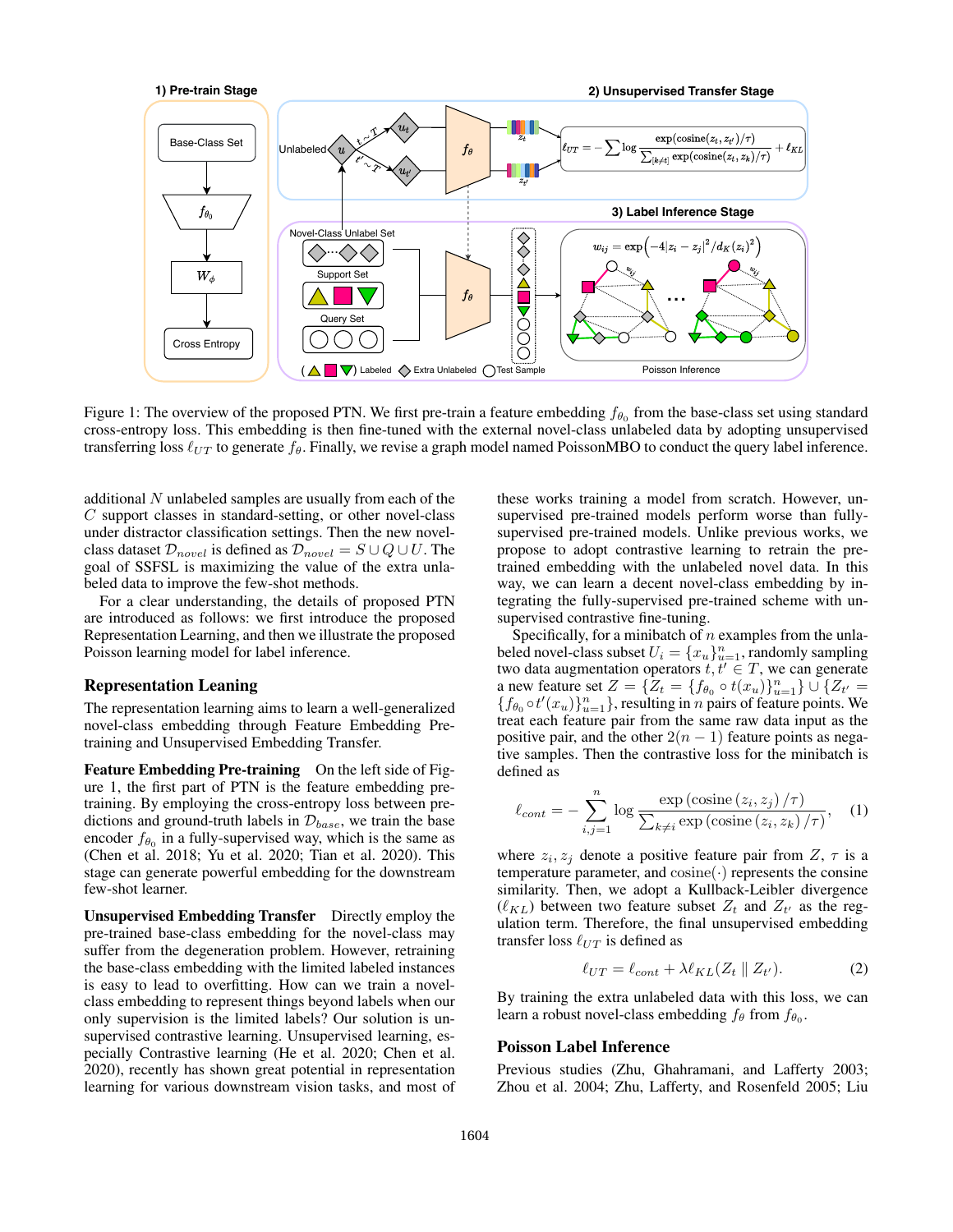et al. 2018; Ziko et al. 2020) indicate that the graph-based few-shot classifier has shown superior performance against inductive ones. Therefore, we propose constructing the classifier with a graph-based Poisson model, which adopts different optimizing strategy with representation learning. Poisson model (Calder et al. 2020) has been proved superior over traditional Laplace-based graph models (Zhu, Ghahramani, and Lafferty 2003; Zhou et al. 2004) both theoretically and experimentally, especially for the low label rate semisupervised problem. However, directly applying this model to the few-shot task will suffer from a cross-class bias challenge, caused by the data distribution bias between support data (including labeled support and unlabeled support data) and query data.

Therefore, we revise this powerful model by eliminating the support-query bias as the classifier. We explicitly propose a query feature calibration strategy before the final Poisson label inference. It is worth noticing that the proposed graph-based classifier can be directly appended to the pre-trained embedding without adopting the unsupervised embedding transfer training. We dob this baseline model as *Decoupled Poisson Network* (*DPN*).

Query Feature Calibration The support-query data distribution bias, also referred to as the cross-class bias (Liu, Song, and Qin 2020), is one of the reasons for the degeneracy of the few-shot learner. In this paper, we propose a simple but effective method to eliminate this distribution bias for Poisson graph inference. For a SSFSL task, we fuse the labeled support set  $S$  and the extra unlabeled set  $U$  as the final support set  $B = S \cup U$ . We denote the normalized embedded support feature set and query feature set as  $Z_b = \{z_b\}$ and  $Z_q = \{z_q\}$ , the cross-class bias is defined as

$$
\Delta_{\text{cross}} = \mathbb{E}_{z_b \sim p_B} [z_b] - \mathbb{E}_{z_q \sim p_Q} [z_q]
$$

$$
= \frac{1}{|\mathcal{B}|} \sum_{b=1}^{|\mathcal{B}|} z_b - \frac{1}{|\mathcal{Q}|} \sum_{q=1}^{|\mathcal{Q}|} z_q.
$$
(3)

We then add the bias  $\Delta_{cross}$  to query features. To such a degree, support-query bias is somewhat eliminated. After that, a Poisson MBO model is adopted to infer the query label.

The Poisson Merriman–Bence–Osher Model We denote the embedded feature set as  $Z_{novel} = Z_b \cup Z_q$  ${z_1, z_2, \ldots, z_m}$  (*m* = *K* × *C* + *N* + *V*), where the first  $K \times C$  feature points belong to the labeled support set, the last V feature points belong to the query set, and the remaining  $N$  points denote the unlabeled support set. We build a graph with the feature points as the vertices, and the edge weight  $w_{ij}$  is the similarity between feature point  $z_i$  and  $z_j$ , defined as  $w_{ij} = \exp\left(-4\left|z_i - z_j\right|^2 / d_K \left(z_i\right)^2\right)$ , where  $d_K(z_i)^2$  is the distance between  $z_i$  and its K-th nearest neighbor. We set  $w_{ij} \geq 0$  and  $w_{ij} = w_{ji}$ . Correspondingly, we define the weight matrix as  $W = [w_{ij}]$ , the degree matrix as  $D = diag([d_i = \sum_{j=1}^m w_{ij}])$ , and the unnormalized Laplacian as  $L = D - W$ . As the first  $K \times C$  feature points have the ground-truth label, we use  $\bar{y} = \frac{1}{K \times C} \sum_{s=1}^{K \times C} y_s$  to denote the average label vector, and we let indicator  $\mathbb{I}_{ij} = 1$ 

if  $i = j$ , else  $\mathbb{I}_{ij} = 0$ . The goal of this model is to learn a classifier  $g : z \to \mathbb{R}^C$ . By solving the Poisson equation:

$$
Lg(z_i) = \sum_{j=1}^{K \times C} (y_j - \bar{y}) \mathbb{I}_{ij} \quad \text{ for } i = 1, \dots, m,
$$
 (4)

satisfying  $\sum_{i=1}^{m} \sum_{k=1}^{m} w_{ik} g(z_i) = 0$ , we can then result in the label prediction function  $g(z_i)$  =  $(g_1(z_i), g_2(z_i), \ldots, g_C(z_i))$ . The predict label  $\hat{y}_i$  of vertex  $z_i$  is then determined as  $\hat{y}_i = \arg \max_{j \in \{1, ..., C\}} \{g_j(x_i)\}.$ Let G denote the set of  $m \times C$  matrix, which is the prediction label matrix of the all data. We concatenate the support label to form a label matrix  $Y = [y_s] \in \mathbb{R}^{C \times (K \times C)}$ . Let  $A = [Y - \bar{y}, 0^{C \times (m - K \times C)}]$  denotes the initial label of all the data, in which all unlabeled data's label is zero. The query label of Eq. (4) can be determined by:

$$
G^{tp+1} = G^{tp} + D^{-1}(A^T - LG^{tp}),
$$
 (5)

where  $G<sup>tp</sup>$  denotes the predicted labels of all data at the timestamp  $tp$ . We can get a stable classifier q with a certain number of iteration using Eq. (5). After that, we adopt a graph-cut method to improve the inference performance by incrementally adjusting the classifier's decision boundary. The graph-cut problem is defined as

$$
\min_{\substack{g:Z\to H\\(g)_z=\circ}}\left\{g^T L g - \mu \sum_{i=1}^{K\times C} \left(y_i - \bar{y}\right) \cdot g\left(z_i\right)\right\},\qquad(6)
$$

where  $H = \{e_1, e_2, \ldots, e_C\}$  denotes the annotated samples' label set,  $(g)_z = \frac{1}{m} \sum_{i=1}^m g(z_i)$  is the fraction of vertices to each of C classes, and  $o = [o_1, o_2, \dots, o_C]^T \in \mathbb{R}^C$ is the piror knowledge of the class size distribution that  $o_i$ is the fraction of data belonging to class  $i$ . With the constraint  $(g)_z = 0$ , we can encode the prior knowledge into the Poisson Model.  $g^T L g = \frac{1}{2} \sum_{i,j=1}^m w_{ij} (g(i) - g(j))^2$ , this term is the graph-cut energy of the classification given by  $g = [g(z_1), g(z_2), \dots, g(z_m)]^T$ , widely used in semisupervised graph models (Zhu, Ghahramani, and Lafferty 2003; Zhu, Lafferty, and Rosenfeld 2005; Zhou et al. 2004).

In Eq. (6), the solution will get discrete values, which is hard to solve. To relax this problem, we use the Merriman-Bence-Osher (MBO) scheme (Garcia-Cardona et al. 2014) by replacing the graph-cut energy with the Ginzburg-Landau approximation:

$$
\min_{\substack{g \in \text{SP}\{Z \to \mathbb{R}^C\} \\ (g)_{z=0}}} \left\{ \text{GL}_{\tau'}(g) - \mu \sum_{i=1}^{K \times C} (y_i - \bar{y}) \cdot g(z_i) \right\},\tag{7}
$$
\n
$$
\text{GL}_{\tau'}(g) = g^T L g + \frac{1}{\tau'} \sum_{i=1}^{m} \prod_{j=1}^{C} |g(z_i) - \mathbf{e}_j|^2.
$$

In Eq. (7),  $SP{Z \rightarrow \mathbb{R}^C}$  represents the space of projections  $g: Z \to \mathbb{R}^C$ , which allow the classifier g to take on any real values, instead of the discrete value from  $H$  in Eq. (6). More importantly, this leads to a more efficiently computation of the Poisson model. The Eq. (7) can be efficiently solved with alternates gradient decent strategy, as shown in lines 9-20 of Algorithm 1.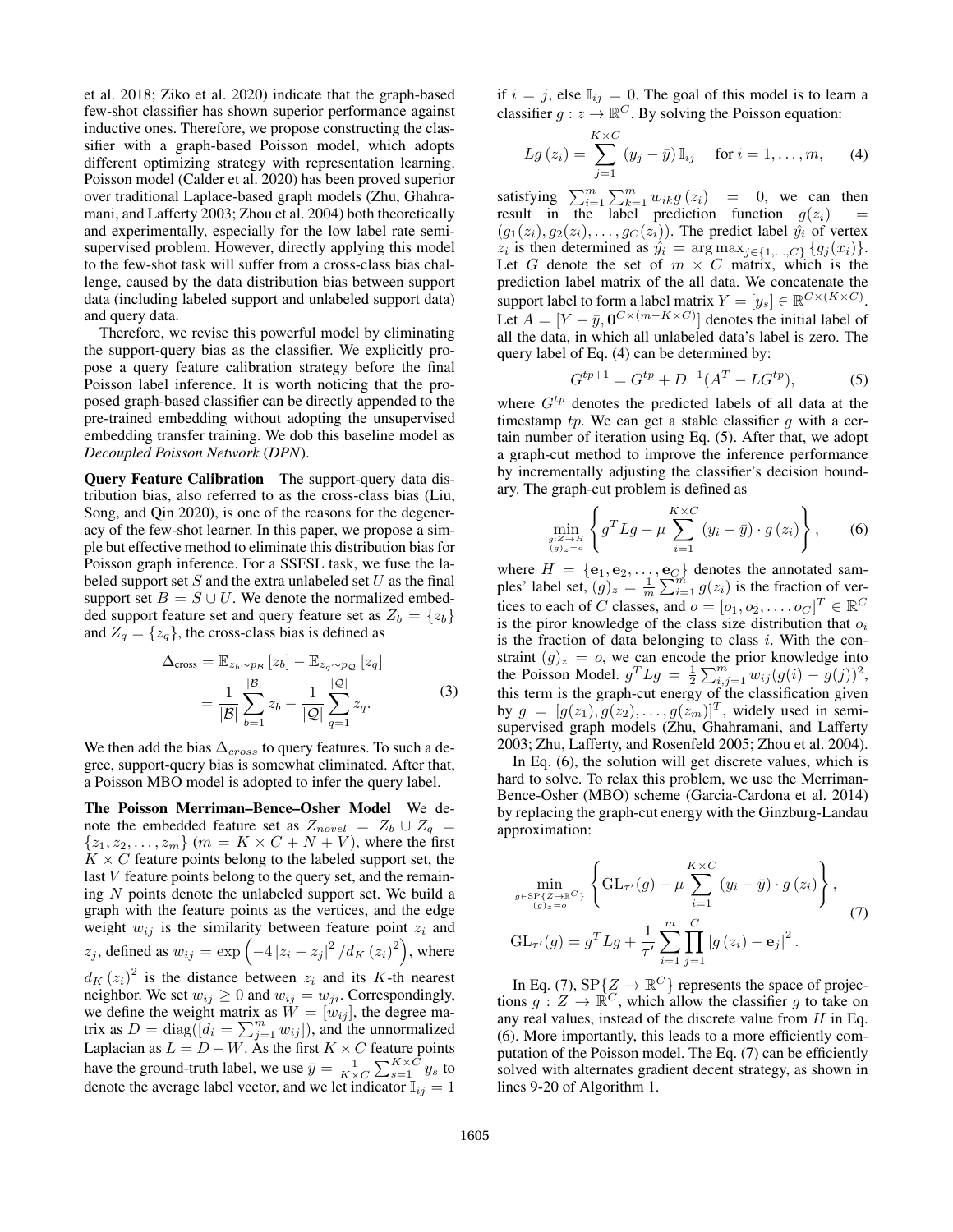Algorithm 1: PTN for SSFSL

**Input** :  $\mathcal{D}_{base}, \overline{\mathcal{D}_{novel} = S \cup U \cup Q}$ ,  $o, \mu, M_1, M_2, M_3$ Output: Query samples' label prediction G 1 Train a base model  $\mathbf{W}_{\phi} \circ f_{\theta_0}(x)$  with all samples and labels from  $\mathcal{D}_{novel}$ ; <sup>2</sup> Apply unsupervised embedding transfer method to fine-tune the  $f_{\theta_0}$  with novel unlabeled data U by using  $\ell_{UT}$  in Eq. (2), and result in  $f_\theta$ ; 3 Apply  $f_\theta$  to extract features on  $D_{novel}$  as  $Z_{novel}$ ; <sup>4</sup> Apply query feature calibration using Eq. (3); 5 Compute  $W, D, L, A$  according to  $Z_{novel}$ ,  $G \leftarrow \mathbf{0}^{m \times C}$ 6 PoissonMBO 7 | Update G uisng Eq.  $(5)$  with given steps  $\mathbf{8} \mid \mathbf{d}_{mx} \leftarrow 1/\max_{1 \leq i \leq m} D_{ii}, G \leftarrow \mu G$ 9 for  $i = 1$  to  $M_1$  do 10 **for**  $j = 1$  to  $M_2$  do 11  $\left|\right|$   $G \leftarrow G - d_{mx} (LG - \mu A^T)$  $12$  end 13  $\vert \quad \vert \quad r \leftarrow \textbf{ones}(1, C)$ 14 **for**  $j = 1$  to  $M_3$  do 15  $\Big|\Big| \Big| \ \hat{o} \leftarrow \frac{1}{n} \mathbf{1}^T \mathbf{Proj}_H(G \cdot \text{diag}(r))$ 16  $\vert \vert \vert \vert r \leftarrow \max(\min(r + \varphi \cdot (o - \hat{o}), v_{\alpha}), v_{\sigma})$  $17$  | end 18  $\Big|$   $G \leftarrow \mathbf{Proj}_H(G \cdot \text{diag}(r))$ <sup>19</sup> end 20  $G \leftarrow G[m-V:m,:];$ 

# Proposed Algorithm

The overall proposed algorithm is summarized in Algorithm 1. Inputting the base-class set  $\mathcal{D}_{base}$ , novel-class set  $\mathcal{D}_{novel}$ , prior classes' distribution o, and other parameters, PTN will predict the query samples' label  $G \in \mathbb{R}^{V \times C}$ . The query label  $\hat{y}_q$  is then determined as  $\hat{y}_q = \arg \max_{1 \leq j \leq C} G_{qj}$ . More specifically, once the encoder  $f_{\theta}$  is learned using the base set  $\mathcal{D}_{base}$ , we employ the proposed unsupervised embedding transfer method in step 2 in Algorithm 1. After that, we build the graph with the feature set  $Z_{novel}$  and compute the related matrices  $W, D, L, A$  in step 3-5. In the label inference stage in steps 6-20, we first apply Poisson model to robust propagate the labels in step 7, and then solve the graph-cut problem by using MBO scheme in several steps of gradient-descent to boost the classification performance. The stop condition in step 7 follow the constraint:  $\left\|\sup_{p} -W1/(\mathbf{1}^T W \mathbf{1})\right\|_{\infty} \leq 1/m$ , where 1 is a all-ones column vector,  $\mathbf{sp}_{tp} = WD^{-1} \mathbf{sp}_{tp-1}$ ,  $\mathbf{sp}_{0}$  is a m-column vector with ones in the first  $K \times C$  positions and zeros elsewhere. Steps 9-19 are aimed to solve the graph-cut problem in Eq. (7), To solve the problem, we first divide the Eq. (7) into  $E_1 = g^T L g - \mu \sum_{i=1}^{K \times C} (y_i - \bar{y}) \cdot g(z_i)$  and  $E_2 = \frac{1}{\tau'} \sum_{i=1}^m \prod_{j=1}^C |g(z_i) - \mathbf{e}_j|^2$ , and then employing the gradient decent alternative on these two energy functions. Steps 10-12 are used to optimize the  $E_1$ . We optimize the  $E_2$  in steps 14-17,  $\text{Proj}_H : \mathbb{R}^C \to H$  is the closet point

projection,  $r = [r_1, \ldots, r_C]^T$   $(r_i > 0)$ ,  $\varphi$  is the time step, and  $v_{\alpha}, v_{\sigma}$  are the clipping values, By adopting the gradient descent scheme in steps 14-17, the vector  $r$  is generated that also satisfies the constraint  $(g)_z = o$  in Eq.(7). After obtaining the PoissonMBO's solution  $G$ , the query samples' label prediction matrix is resolved by step 20.

The main inference complexity of PTN is  $\mathcal{O}(M_1M_2E)$ , where  $E$  is the number of edges in the graph. As a graphedbased model, PTN's inference complexity is heavier than inductive models. However, previous studies (Liu et al. 2018; Calder et al. 2020) indicate that this complexity is affordable for few-shot tasks since the data scale is not very big. Moreover, we do not claim that our model is the final solution for SSFSL. We aim to design a new method to make full use of the extra unlabeled information. We report inference time comparison experiments in Table.1 in the supplemental materials. The average inference time of PTN is 13.68s.

# Experiments

### **Datasets**

We evaluate the proposed PTN on two few-shot benchmark datasets: miniImageNet and tieredImageNet. The miniImageNet dataset (Vinyals et al. 2016) is a subset of the ImageNet, consisting of 100 classes, and each class contains 600 images of size  $84\times84$ . We follow the standard split of 64 base, 16 validation , and 20 test classes (Vinyals et al. 2016; Tian et al. 2020). The tieredImageNet (Ren et al. 2018) is another subset but with 608 classes instead. We follow the standard split of 351 base, 97 validation, and 160 test classes for the experiments (Ren et al. 2018; Liu et al. 2018). We resize the images from tieredImageNet to  $84\times84$  pixels, and randomly select C classes from the novel class to construct the few-shot task. Within each class, K examples are selected as the labeled data, and V examples from the rest as queries. The extra  $N$  unlabeled samples are selected from the C classes or rest novel classes. We set  $C = 5, K = \{1, 5\}, V = 15$  and study different sizes of N. We run 600 few-shot tasks and report the mean accuracy with the 95% confidence interval.

#### Implementation Details

Same as previous works (Rusu et al. 2018; Dhillon et al. 2019; Liu, Song, and Qin 2020; Tian et al. 2020; Yu et al. 2020), we adopt the wide residual network (WRN-28-10) (Zagoruyko and Komodakis 2016) as the backbone of our base model  $W_{\phi} \circ f_{\theta_0}$ , and we follow the protocals in (Tian et al. 2020; Yu et al. 2020) fusing the base and validation classes to train the base model from scratch. We set the batch size to 64 with SGD learning rate as 0.05 and weight decay as  $5e^{-4}$ . We reduce the learning rate by 0.1 after 60 and 80 epochs. The base model is trained for 100 epochs.

In unsupervised embedding transfer, the data augmentation  $T$  is defined same as (Lee et al. 2019; Tian et al. 2020). For fair comparisons against TransMatch (Yu et al. 2020), we also augment each labeled image 10 times by random transformations and generate the prototypes of each class as labeled samples. We apply SGD optimizer with a momentum of 0.9. The learning rate is initialized as  $1e^{-3}$ , and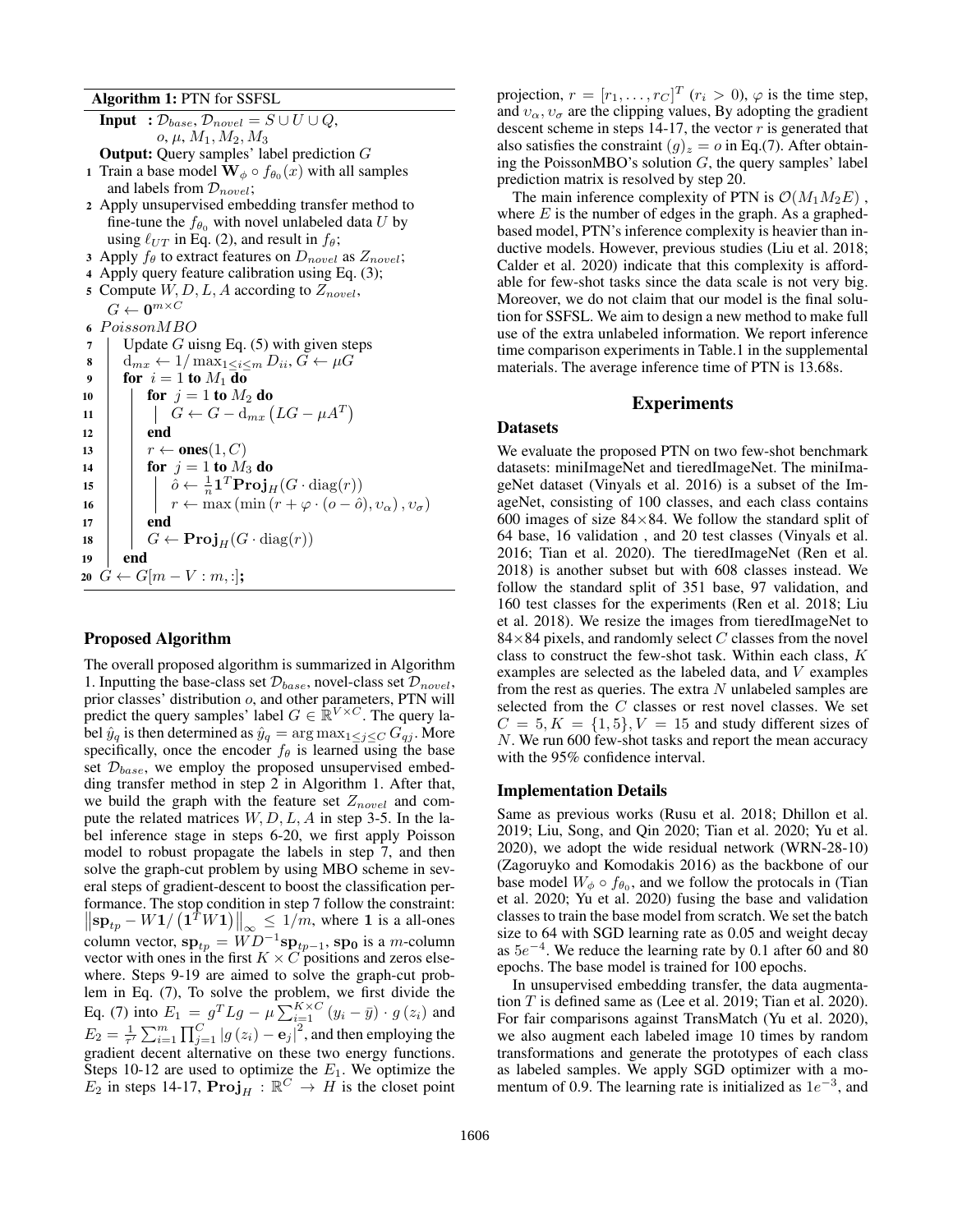| Methods                                                             | Type                     | Backbone         | miniImageNet     |                             |
|---------------------------------------------------------------------|--------------------------|------------------|------------------|-----------------------------|
|                                                                     |                          |                  | $1$ -shot        | $5 - shot$                  |
| Prototypical-Net (Snell, Swersky, and Zemel 2017)                   | Metric, Meta             | ConvNet-256      | $49.42 + 0.78$   | $68.20 \pm 0.66$            |
| Relation Network (Sung et al. 2018)                                 | Metric, Meta             | ConvNet-64       | $50.44 \pm 0.82$ | $65.32 \pm 0.70$            |
| TADAM (Oreshkin, López, and Lacoste 2018)                           | Metric, Meta             | ResNet-12        | $58.50 \pm 0.30$ | 76.70 ± 0.30                |
| DPGN (Yang et al. 2020)                                             | Metric, Meta             | ResNet-12        | $67.77 \pm 0.32$ | $84.60 \pm 0.43$            |
| RFS (Tian et al. 2020)                                              | Metric, Transfer         | ResNet-12        | $64.82 \pm 0.60$ | $82.14 \pm 0.43$            |
| MAML (Finn, Abbeel, and Levine 2017)                                | Optimization, Meta       | ConvNet-64       | 48.70±1.84       | $63.11 \pm 0.92$            |
| SNAIL (Mishra et al. 2018)                                          | Optimization, Meta       | ResNet-12        | $55.71 \pm 0.99$ | $68.88 \pm 0.92$            |
| LEO (Rusu et al. 2018)                                              | Optimization, Meta       | <b>WRN-28-10</b> | $61.76 \pm 0.08$ | 77.59 ± 0.12                |
| MetaOptNet (Lee et al. 2019)                                        | Optimization, Meta       | ResNet-12        | $64.09 \pm 0.62$ | $80.00 \pm 0.45$            |
| TPN (Liu et al. 2018)                                               | Transductive, Meta       | ConvNet-64       | $55.51 \pm 0.86$ | $69.86 \pm 0.65$            |
| BD-CSPN (Liu, Song, and Qin 2020)                                   | Transductive, Meta       | WRN-28-10        | $70.31 \pm 0.93$ | $81.89 \pm 0.60$            |
| Transductive Fine-tuning (Dhillon et al. 2019)                      | Transductive, Transfer   | WRN-28-10        | $65.73 \pm 0.68$ | 78.40±0.52                  |
| LaplacianShot (Ziko et al. 2020)                                    | Transductive, Transfer   | DenseNet         | 75.57±0.19       | $84.72 \pm 0.13$            |
| Masked Soft k-Means (Ren et al. 2018)                               | Semi, Meta               | ConvNet-128      | $50.41 \pm 0.31$ | $64.39 \pm 0.24$            |
| TPN-semi (Liu et al. 2018)                                          | Semi, Meta               | ConvNet-64       | 52.78±0.27       | $66.42 \pm 0.21$            |
| LST (Li et al. 2019b)                                               | Semi, Meta               | ResNet-12        | $70.10 \pm 1.90$ | 78.70±0.80                  |
| TransMatch (Yu et al. 2020)                                         | Semi, Transfer           | <b>WRN-28-10</b> | $62.93 \pm 1.11$ | $82.24 \pm 0.59$            |
| DPN (Ours)                                                          | Semi, Transfer           | WRN-28-10        | $79.67 \pm 1.06$ | $86.30 \pm 0.95$            |
|                                                                     |                          |                  |                  |                             |
| PTN (Ours)                                                          | Semi, Transfer           | <b>WRN-28-10</b> | $82.66 \pm 0.97$ | $88.43 \pm 0.67$            |
|                                                                     |                          |                  |                  |                             |
| Methods                                                             | Type                     | Backbone         | $1$ -shot        | tieredImageNet<br>$5$ -shot |
| Prototypical-Net (Snell, Swersky, and Zemel 2017)                   | Metric, Meta             | ConvNet-256      | $53.31 \pm 0.89$ | $72.69 \pm 0.74$            |
| Relation Network (Sung et al. 2018)                                 | Metric, Meta             | ConvNet-64       | $54.48 \pm 0.93$ | $71.32 \pm 0.78$            |
| DPGN (Yang et al. 2020)                                             | Metric, Meta             | ResNet-12        | 72.45±0.51       | $87.24 \pm 0.39$            |
| RFS (Tian et al. 2020)                                              | Metric, Transfer         | ResNet-12        | $71.52 \pm 0.69$ | $86.03 \pm 0.49$            |
| MAML (Finn, Abbeel, and Levine 2017)                                | Optimization, Meta       | ConvNet-64       | $51.67 \pm 1.81$ | $70.30 \pm 1.75$            |
| LEO (Rusu et al. 2018)                                              | Optimization, Meta       | <b>WRN-28-10</b> | $66.33 \pm 0.05$ | $81.44 \pm 0.09$            |
| MetaOptNet (Lee et al. 2019)                                        | Optimization, Meta       | ResNet-12        | $65.81 \pm 0.74$ | $81.75 \pm 0.53$            |
| TPN (Liu et al. 2018)                                               | Transductive, Meta       | ConvNet-64       | 59.91±0.94       | $73.30 \pm 0.75$            |
|                                                                     | Transductive, Meta       | <b>WRN-28-10</b> | 78.74±0.95       | $86.92 \pm 0.63$            |
| BD-CSPN (Liu, Song, and Qin 2020)                                   | Transductive, Transfer   | WRN-28-10        | $73.34 \pm 0.71$ | $85.50 \pm 0.50$            |
| Transductive Fine-tuning (Dhillon et al. 2019)                      | Transductive, Transfer   | DenseNet         | 80.30±0.22       | $87.93 \pm 0.15$            |
| LaplacianShot (Ziko et al. 2020)                                    |                          | ConvNet-128      | $52.39 \pm 0.44$ | $69.88 \pm 0.20$            |
| Masked Soft k-Means (Ren et al. 2018)<br>TPN-semi (Liu et al. 2018) | Semi, Meta<br>Semi, Meta | ConvNet-64       | $55.74 \pm 0.29$ | $71.01 \pm 0.23$            |
|                                                                     | Semi, Meta               | ResNet-12        | $77.70 \pm 1.60$ | $85.20 \pm 0.80$            |
| LST (Li et al. 2019b)<br>DPN (Ours)                                 | Semi, Transfer           | <b>WRN-28-10</b> | $82.18 \pm 1.06$ | $88.02 \pm 0.72$            |
| PTN (Ours)                                                          | Semi, Transfer           | <b>WRN-28-10</b> | $84.70 \pm 1.14$ | $89.14 \pm 0.71$            |

Table 1: The 5-way, 1-shot and 5-shot classification accuracy (%) on the two datasets with 95% confidence interval. Tne best results are in bold. The upper and lower parts of the table show the results on miniImageNet and tieredImageNet, respectively.

the cosine learning rate scheduler is used for 10 epochs. We set the batch size to 80 with  $\lambda = 1$  in Eq. (2). For Poisson inference, we construct the graph by connecting each sample to its K-nearest neighbors with Gaussian weights. We set  $K = 30$  and the weight matrix W is summarized with  $w_{ii} = 0$ , which accelerates the convergence of the iteration in Algorithm 1 without change the solution of the Equation 4. We set the max  $tp = 100$  in step 7 of Algorithm 1 by referring to the stop constraint discussed in the Proposed Algorithm section. We set hyper-parameters  $\mu = 1.5, M_1 = 20, M_2 = 40$  and  $M_3 = 100$  empirically. Moreover, we set  $\varphi = 10, v_{\alpha} = 0.5, v_{\sigma} = 1.0$ .

# Experimental Results

Comparison with the State-Of-The-Art In our experiments, we group the compared methods into five categories, and the experimental results on two datasets are summarized in Table 1. With the auxiliary unlabeled data available, our proposed PTN outperforms the metric-based and optimization-based few-shot models by large margins, indicating that the proposed model effectively utilizes the unlabeled information for assisting few-shot recognition. By integrating the unsupervised embedding transfer and Poisson-MBO classifier, PTN achieves superior performance over both transductive and existing SSFSL approaches. Specifically, under the 5-way-1-shot setting, the classification accuracies are 81.57% vs. 63.02% TransMatch (Yu et al. 2020), 84.70% vs. 80.30% LaplacianShot (Ziko et al. 2020) on miniImageNet and tieredImageNet, respectively; under the 5-way-5-shot setting, the classification accuracies are 88.43% vs. 78.70% LST (Li et al. 2019b), 89.14% vs. 81.89% BD-CSPN (Liu, Song, and Qin 2020) on mini-ImageNet and tieredImageNet, respectively. These results demonstrate the superiority of PTN for SSFSL tasks.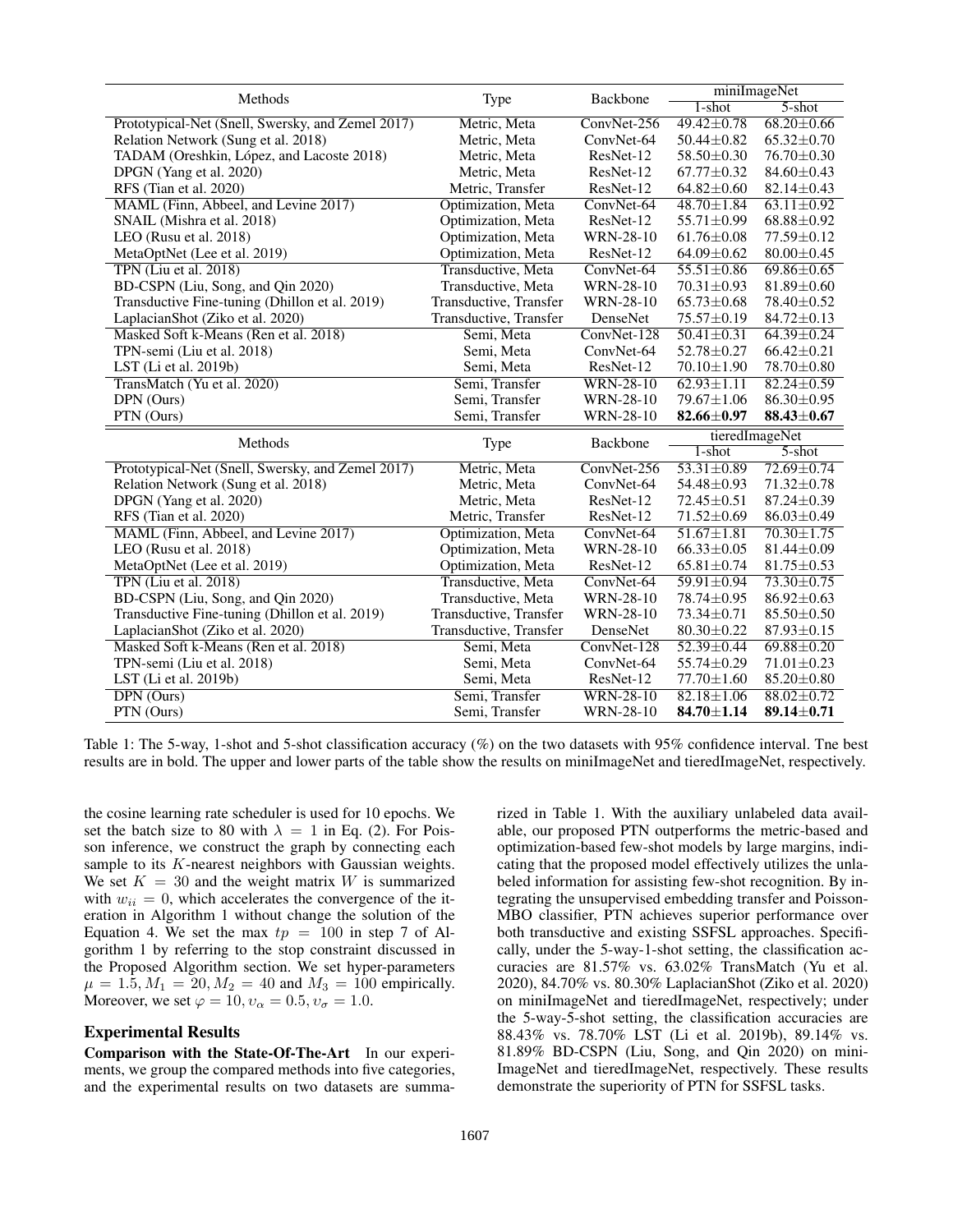| Methods    | Num U | 1-shot           | 5-shot           |
|------------|-------|------------------|------------------|
| $PTN^*$    | 0     | $76.20 \pm 0.82$ | $84.25 \pm 0.61$ |
| <b>PTN</b> | 0     | $77.01 \pm 0.94$ | $85.32 \pm 0.68$ |
| <b>PTN</b> | 20    | $77.20 \pm 0.92$ | $85.93 \pm 0.82$ |
| <b>PTN</b> | 50    | $79.92 \pm 1.06$ | $86.09 \pm 0.75$ |
| <b>PTN</b> | 100   | 81.57±0.94       | $87.17 \pm 0.58$ |
| <b>PTN</b> | 200   | $82.66 + 0.97$   | $88.43 \pm 0.76$ |

Table 2: The 5-way, 1-shot and 5-shot classification accuracy (%) with different number of extra unlabeled samples on miniImageNet. PTN<sup>∗</sup> denotes that we adopt PTN as the transductive model without fine-tune embedding. Best results are in bold.



Figure 2: The 5-way, 1-shot and 5-shot classification accuracy (%) with different number of extra unlabeled samples on miniImageNet. w/D means with distractor classes.

Different Extra Unlabeled Samples We show the results of using different numbers of extra unlabeled instances in Table 2. For Num<sub>-</sub>U = 0, PTN<sup>\*</sup> can be viewed as the transductive model without extra unlabeled data, where we treat query samples as the unlabeled data, and we do not fine-tune the embedding with query labels for fair comparisons. Contrary to PTN<sup>∗</sup> , the proposed PTN model utilize the query samples to fine-tune the embedding when Num<sub>-U=0</sub>. It can be observed that our PTN model achieves better performances with more extra unlabeled samples, which indicates the effectiveness of PTN in mining the unlabeled auxiliary information for the few-shot problem.

Results with Distractor Classes Inspired by (Ren et al. 2018; Liu et al. 2018; Yu et al. 2020), we further investigate the influence of distractor classes, where the extra unlabeled data are collected from classes with no overlaps to labeled support samples. We follow the settings in (Ren et al. 2018; Liu et al. 2018). As shown in Figure 2, even with distractor class data, the proposed PTN still outperforms other SSFSL methods by a large margin, which indicates the robustness of the proposed PTN in dealing with distracted unlabeled data.

# Ablation Study

We analyze different components of the PTN and summarize the results in Table 3. All compared approaches are based on the pre-trained WRN-28-10 embedding.

| Methods                       | $1$ -shot        | $5$ -shot        |
|-------------------------------|------------------|------------------|
| TransMatch                    | $62.93 \pm 1.11$ | $82.24 \pm 0.59$ |
| Label Propagation (LP)        | $74.04 \pm 1.00$ | $82.60 \pm 0.68$ |
| PoissonMBO                    | $79.67 \pm 1.02$ | $86.30 \pm 0.65$ |
| DPN                           | $80.00 \pm 0.83$ | $87.17 \pm 0.51$ |
| Unsup Trans+LP <sup>a</sup>   | $75.65 \pm 1.06$ | $84.46 \pm 0.68$ |
| <b>Unsup Trans+PoissonMBO</b> | $80.73 \pm 1.11$ | $87.41 \pm 0.63$ |
| Unsup Trans+PTN $^b$          | $82.66 + 0.97$   | $88.43 \pm 0.76$ |
|                               |                  |                  |

*<sup>a</sup>*Unsup Trans means Unsupervised Embedding Transfer. *b* PTN consists of Unsup Trans and DPN.

Table 3: Ablation studies about the proposed PTN, all methods are based on a pretrained embedding with 200 extra unlabeled samples each class on miniImageNet for 5-way, 1 shot and 5-shot classification (%). Best results are in bold.

First of all, we investigate the graph propagation component (classifier). It can be observed that graph-based models such as Label Propagation (Zhou et al. 2004) and Poisson-MBO (Calder et al. 2020) outperform the inductive model TransMatch (Yu et al. 2020), which is consistent with previous researches (Zhu, Lafferty, and Rosenfeld 2005; Liu et al. 2018; Ziko et al. 2020). Compared to directly applying PoissonMBO on few-shot tasks, the proposed DPN *(without Unsupervised Embedding Transfer)* achieves better performance, which indicates it is necessary to perform the feature calibration to eliminate the cross-class biases between support and query data distributions before label inference.

For investigating the proposed unsupervised embedding transfer in representation learning, we observe that all the graph-based models achieve clear improvement after incorporating the proposed transfer module. For instance, the Label Propagation obtains 1.61%, 1.86% performance gains on 5-way-1-shot, and 5-way-5-shot minImageNet classification. These results indicate the effectiveness of the proposed unsupervised embedding transfer. Finally, by integrating the unsupervised embedding transfer and graph propagation classifier, the PTN model achieves the best performances compared against all other approaches in Table 3.

# Conclusion

We propose a Poisson Transfer Network (PTN) to tackle the semi-supervised few-shot problem, aiming to explore the value of unlabeled data from two aspects: Poisson module as a more robust classifier and unsupervised transfer module to improve the generality of the embedding on novel classes. Extensive experiments indicate that PTN outperforms stateof-the-art few-shot and semi-supervised few-shot methods.

# Acknowledgments

The authors greatly appreciate the financial support from the Rail Manufacturing Cooperative Research Centre (funded jointly by participating rail organizations and the Australian Federal Government's Business-Cooperative Research Centres Program) through Project R3.7.3 - Rail infrastructure defect detection through video analytics.